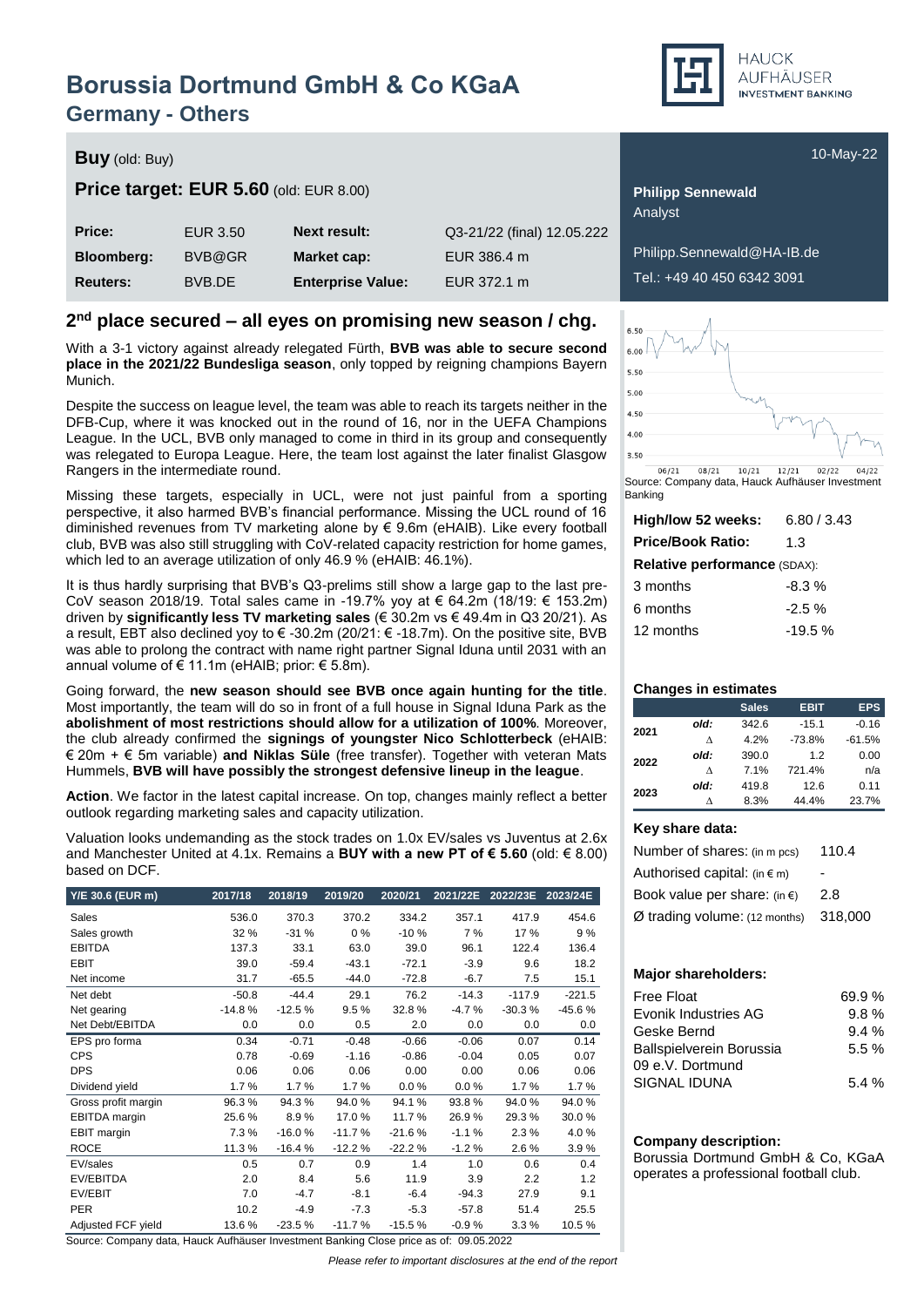### **Financials**

| Profit and loss (EUR m)                                 | 2017/18 | 2018/19  | 2019/20 | 2020/21 | 2021/22E | 2022/23E | 2023/24E |
|---------------------------------------------------------|---------|----------|---------|---------|----------|----------|----------|
| <b>Net sales</b>                                        | 536.0   | 370.3    | 370.2   | 334.2   | 357.1    | 417.9    | 454.6    |
| Sales growth                                            | 32.1%   | $-30.9%$ | 0.0%    | $-9.7%$ | 6.9%     | 17.0%    | 8.8%     |
| Increase/decrease in finished goods and work-in-process | 0.0     | 0.0      | 0.0     | 0.0     | 0.0      | 0.0      | 0.0      |
| <b>Total sales</b>                                      | 536.0   | 370.3    | 370.2   | 334.2   | 357.1    | 417.9    | 454.6    |
| Other operating income                                  | 3.9     | 7.7      | 49.4    | 25.8    | 77.7     | 106.6    | 102.3    |
| Material expenses                                       | 20.1    | 21.3     | 22.4    | 19.6    | 22.0     | 25.1     | 27.3     |
| Personnel expenses                                      | 186.7   | 205.1    | 215.2   | 215.7   | 223.9    | 231.5    | 241.0    |
| Other operating expenses                                | 195.8   | 118.5    | 119.0   | 85.8    | 92.8     | 145.4    | 152.3    |
| Total operating expenses                                | 398.7   | 337.2    | 307.2   | 295.2   | 261.0    | 295.4    | 318.2    |
| <b>EBITDA</b>                                           | 137.3   | 33.1     | 63.0    | 39.0    | 96.1     | 122.4    | 136.4    |
| Depreciation                                            | 18.9    | 12.8     | 13.9    | 14.6    | 13.1     | 14.8     | 15.5     |
| <b>EBITA</b>                                            | 118.4   | 20.3     | 49.1    | 24.4    | 82.9     | 107.6    | 120.9    |
| Amortisation of goodwill                                | 0.0     | 0.0      | 0.0     | 0.0     | 0.0      | 0.0      | 0.0      |
| Amortisation of intangible assets                       | 79.4    | 79.7     | 92.2    | 96.5    | 86.9     | 98.0     | 102.7    |
| Impairment charges                                      | 0.0     | 0.0      | 0.0     | 0.0     | 0.0      | 0.0      | 0.0      |
| <b>EBIT</b> (inc revaluation net)                       | 39.0    | $-59.4$  | $-43.1$ | $-72.1$ | $-3.9$   | 9.6      | 18.2     |
| Interest income                                         | 0.6     | 0.4      | 0.3     | 0.7     | 0.7      | 0.8      | 0.9      |
| Interest expenses                                       | 4.9     | 2.1      | 3.7     | 1.7     | 4.2      | 2.1      | 2.3      |
| Other financial result                                  | 0.0     | 0.0      | 0.0     | $-0.1$  | 0.0      | 0.0      | 0.0      |
| <b>Financial result</b>                                 | $-4.3$  | $-1.7$   | $-3.4$  | $-1.1$  | $-3.5$   | $-1.3$   | $-1.4$   |
| Recurring pretax income from continuing operations      | 34.7    | $-61.1$  | $-46.6$ | $-73.2$ | $-7.4$   | 8.4      | 16.8     |
| Extraordinary income/loss                               | 0.0     | 0.0      | 0.0     | 0.0     | 0.0      | 0.0      | 0.0      |
| <b>Earnings before taxes</b>                            | 34.7    | $-61.1$  | $-46.6$ | $-73.2$ | $-7.4$   | 8.4      | 16.8     |
| Taxes                                                   | 2.9     | 4.4      | $-2.6$  | $-0.3$  | $-0.7$   | 0.8      | 1.7      |
| Net income from continuing operations                   | 31.7    | $-65.5$  | $-44.0$ | $-72.8$ | $-6.7$   | 7.5      | 15.1     |
| Result from discontinued operations (net of tax)        | 0.0     | 0.0      | 0.0     | 0.0     | 0.0      | 0.0      | 0.0      |
| <b>Net income</b>                                       | 31.7    | $-65.5$  | $-44.0$ | $-72.8$ | $-6.7$   | 7.5      | 15.1     |
| Minority interest                                       | 0.0     | 0.0      | 0.0     | 0.0     | 0.0      | 0.0      | 0.0      |
| Net profit (reported)                                   | 31.7    | $-65.5$  | $-44.0$ | $-72.8$ | $-6.7$   | 7.5      | 15.1     |
| Average number of shares                                | 92.0    | 92.0     | 92.0    | 110.4   | 110.4    | 110.4    | 110.4    |
| <b>EPS</b> reported                                     | 0.34    | $-0.71$  | $-0.48$ | $-0.66$ | $-0.06$  | 0.07     | 0.14     |

| Profit and loss (common size)                           | 2017/18 | 2018/19 | 2019/20 | 2020/21 | 2021/22E | 2022/23E | 2023/24E |
|---------------------------------------------------------|---------|---------|---------|---------|----------|----------|----------|
| <b>Net sales</b>                                        | 100.0%  | 100.0%  | 100.0%  | 100.0%  | 100.0%   | 100.0%   | 100.0%   |
| Increase/decrease in finished goods and work-in-process | 0.0%    | 0.0%    | 0.0%    | 0.0%    | 0.0%     | 0.0%     | 0.0%     |
| <b>Total sales</b>                                      | 100.0%  | 100.0%  | 100.0%  | 100.0%  | 100.0%   | 100.0%   | 100.0%   |
| Other operating income                                  | 0.7%    | 2.1%    | 13.3%   | 7.7%    | 21.8%    | 25.5%    | 22.5%    |
| Material expenses                                       | 3.7%    | 5.7%    | 6.0%    | 5.9%    | 6.2%     | 6.0%     | 6.0%     |
| Personnel expenses                                      | 34.8%   | 55.4%   | 58.1%   | 64.5%   | 62.7%    | 55.4%    | 53.0%    |
| Other operating expenses                                | 36.5%   | 32.0%   | 32.1%   | 25.7%   | 26.0%    | 34.8%    | 33.5%    |
| Total operating expenses                                | 74.4 %  | 91.1%   | 83.0%   | 88.3%   | 73.1%    | 70.7%    | 70.0%    |
| <b>EBITDA</b>                                           | 25.6%   | 8.9%    | 17.0%   | 11.7%   | 26.9%    | 29.3%    | 30.0%    |
| Depreciation                                            | 3.5%    | 3.5%    | 3.8%    | 4.4 %   | 3.7%     | 3.5%     | 3.4%     |
| <b>EBITA</b>                                            | 22.1 %  | 5.5%    | 13.2%   | 7.3%    | 23.2%    | 25.8%    | 26.6%    |
| Amortisation of goodwill                                | 0.0%    | 0.0%    | 0.0%    | 0.0%    | 0.0%     | 0.0%     | 0.0%     |
| Amortisation of intangible assets                       | 14.8%   | 21.5%   | 24.9%   | 28.9%   | 24.3%    | 23.5%    | 22.6%    |
| Impairment charges                                      | 0.0%    | 0.0%    | 0.0%    | 0.0%    | 0.0%     | 0.0%     | 0.0%     |
| <b>EBIT</b> (inc revaluation net)                       | 7.3%    | neg.    | neg.    | neg.    | neg.     | 2.3%     | 4.0%     |
| Interest income                                         | 0.1%    | 0.1%    | 0.1%    | 0.2%    | 0.2%     | 0.2%     | 0.2%     |
| Interest expenses                                       | 0.9%    | 0.6%    | 1.0%    | 0.5%    | 1.2%     | 0.5%     | 0.5%     |
| Other financial result                                  | 0.0%    | 0.0%    | 0.0%    | 0.0%    | 0.0%     | 0.0%     | 0.0%     |
| <b>Financial result</b>                                 | neg.    | neg.    | neg.    | neg.    | neg.     | neg.     | neg.     |
| Recurring pretax income from continuing operations      | 6.5%    | neg.    | neg.    | neg.    | neg.     | 2.0%     | 3.7%     |
| Extraordinary income/loss                               | 0.0%    | 0.0%    | 0.0%    | 0.0%    | 0.0%     | 0.0%     | 0.0%     |
| <b>Earnings before taxes</b>                            | 6.5%    | neg.    | neg.    | neg.    | neg.     | 2.0%     | 3.7%     |
| Tax rate                                                | 8.5%    | $-7.2%$ | 5.6%    | 0.5%    | 10.0%    | 10.0%    | 10.0%    |
| Net income from continuing operations                   | 5.9%    | neg.    | neg.    | neg.    | neg.     | 1.8%     | 3.3%     |
| Income from discontinued operations (net of tax)        | 0.0%    | 0.0%    | 0.0%    | 0.0%    | 0.0%     | 0.0%     | 0.0%     |
| <b>Net income</b>                                       | 5.9%    | neg.    | neg.    | neg.    | neg.     | 1.8%     | 3.3%     |
| Minority interest                                       | 0.0%    | 0.0%    | 0.0%    | 0.0%    | 0.0%     | 0.0%     | 0.0%     |
| Net profit (reported)                                   | 5.9%    | neg.    | neg.    | neg.    | neg.     | 1.8%     | 3.3%     |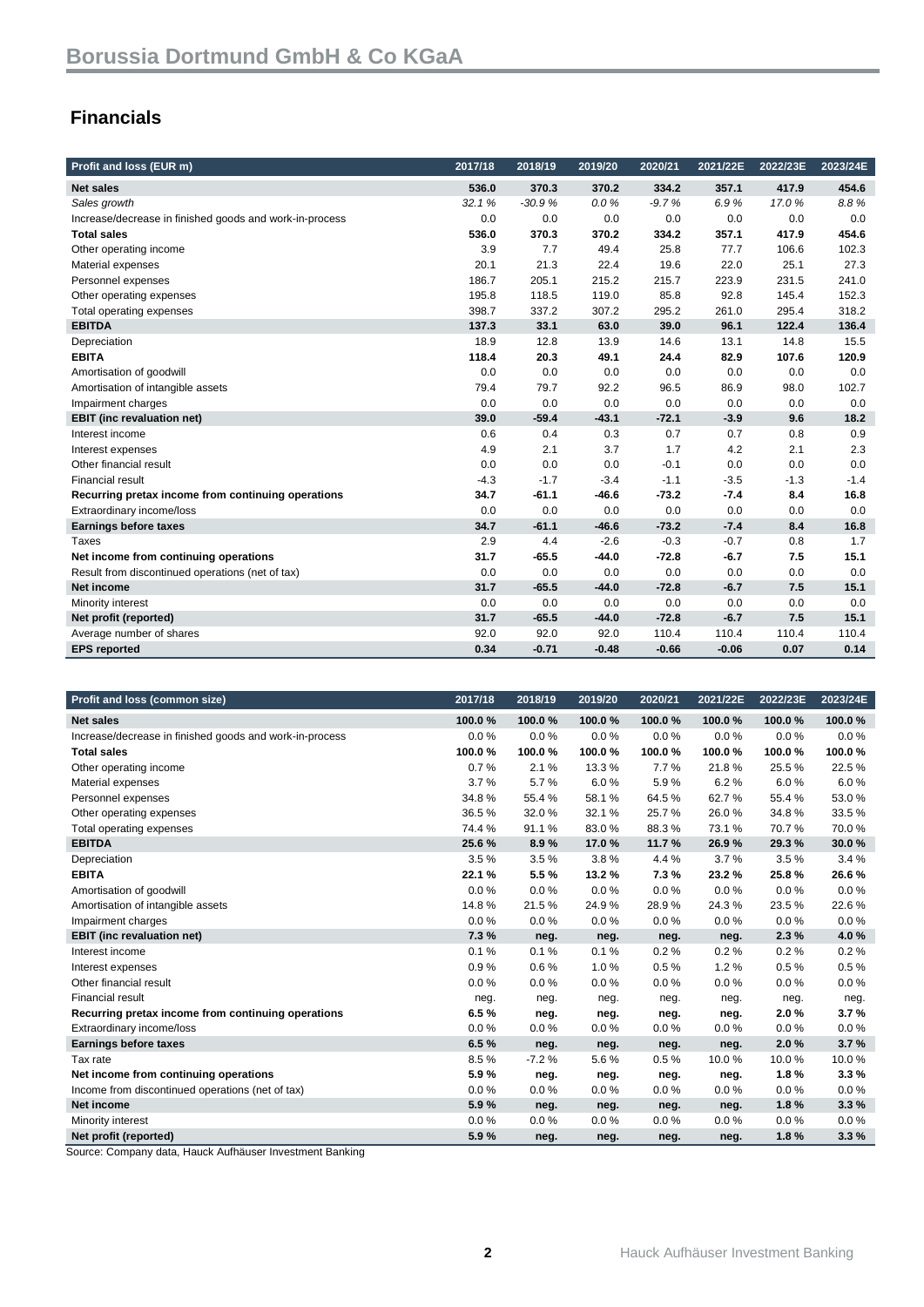| Balance sheet (EUR m)                                     | 2017/18 | 2018/19 | 2019/20 | 2020/21 | 2021/22E | 2022/23E | 2023/24E |
|-----------------------------------------------------------|---------|---------|---------|---------|----------|----------|----------|
| Intangible assets                                         | 120.3   | 163.7   | 229.7   | 193.4   | 176.1    | 156.5    | 141.1    |
| Property, plant and equipment                             | 180.7   | 184.0   | 193.0   | 183.5   | 183.5    | 183.5    | 183.5    |
| <b>Financial assets</b>                                   | 0.4     | 0.4     | 0.4     | 0.4     | 0.4      | 0.4      | 0.4      |
| <b>FIXED ASSETS</b>                                       | 301.4   | 348.1   | 423.1   | 377.3   | 359.9    | 340.3    | 324.9    |
| Inventories                                               | 5.6     | 4.6     | 6.8     | 6.8     | 7.3      | 8.5      | 9.3      |
| Accounts receivable                                       | 62.6    | 39.8    | 49.2    | 40.3    | 39.1     | 45.8     | 49.8     |
| Other current assets                                      | 31.7    | 22.8    | 20.0    | 9.5     | 9.5      | 9.5      | 9.5      |
| Liquid assets                                             | 59.5    | 55.9    | 3.3     | 1.7     | 35.3     | 139.0    | 242.5    |
| Deferred taxes                                            | 0.0     | 0.0     | 0.0     | 0.0     | 0.0      | 0.0      | 0.0      |
| Deferred charges and prepaid expenses                     | 24.8    | 28.9    | 15.6    | 14.8    | 14.8     | 14.8     | 14.8     |
| <b>CURRENT ASSETS</b>                                     | 184.2   | 152.0   | 94.9    | 73.2    | 106.1    | 217.6    | 325.9    |
| <b>TOTAL ASSETS</b>                                       | 485.6   | 500.1   | 518.0   | 450.5   | 466.0    | 558.0    | 650.9    |
| <b>SHAREHOLDERS EQUITY</b>                                | 343.6   | 354.9   | 305.4   | 232.6   | 303.6    | 389.6    | 485.4    |
| <b>MINORITY INTEREST</b>                                  | 0.0     | 0.0     | 0.0     | 0.0     | 0.0      | 0.0      | 0.0      |
| Long-term debt                                            | 8.7     | 11.5    | 24.4    | 21.1    | 21.1     | 21.1     | 21.1     |
| Provisions for pensions and similar obligations           | 0.0     | 0.0     | 0.0     | 0.0     | 0.0      | 0.0      | 0.0      |
| Other provisions                                          | 3.1     | 2.5     | 0.0     | 2.4     | 2.4      | 2.4      | 2.4      |
| <b>Non-current liabilities</b>                            | 11.8    | 14.0    | 24.4    | 23.4    | 23.4     | 23.4     | 23.4     |
| short-term liabilities to banks                           | 0.0     | 0.0     | 8.0     | 56.9    | 0.0      | 0.0      | 0.0      |
| Accounts payable                                          | 64.3    | 62.2    | 137.1   | 101.4   | 102.7    | 108.8    | 105.9    |
| Advance payments received on orders                       | 0.0     | 0.0     | 0.0     | 0.0     | 0.0      | 0.0      | 0.0      |
| Other liabilities (incl. from lease and rental contracts) | 37.2    | 40.9    | 39.1    | 31.1    | 31.1     | 31.1     | 31.1     |
| Deferred taxes                                            | 0.0     | 2.7     | 0.0     | 0.0     | 0.0      | 0.0      | 0.0      |
| Deferred income                                           | 28.7    | 25.5    | 3.9     | 5.1     | 5.1      | 5.1      | 5.1      |
| <b>Current liabilities</b>                                | 130.2   | 131.2   | 188.1   | 194.4   | 138.9    | 145.0    | 142.1    |
| <b>TOTAL LIABILITIES AND SHAREHOLDERS EQUITY</b>          | 485.6   | 500.1   | 518.0   | 450.5   | 466.0    | 558.0    | 650.9    |

| <b>Balance sheet (common size)</b>                        | 2017/18 | 2018/19 | 2019/20 | 2020/21 | 2021/22E | 2022/23E | 2023/24E |
|-----------------------------------------------------------|---------|---------|---------|---------|----------|----------|----------|
| Intangible assets                                         | 24.8%   | 32.7%   | 44.3%   | 42.9%   | 37.8%    | 28.0%    | 21.7%    |
| Property, plant and equipment                             | 37.2%   | 36.8%   | 37.3%   | 40.7%   | 39.4%    | 32.9%    | 28.2%    |
| <b>Financial assets</b>                                   | 0.1%    | 0.1%    | 0.1%    | 0.1%    | 0.1%     | 0.1%     | 0.1%     |
| <b>FIXED ASSETS</b>                                       | 62.1 %  | 69.6%   | 81.7%   | 83.8%   | 77.2%    | 61.0%    | 49.9%    |
| Inventories                                               | 1.2%    | 0.9%    | 1.3%    | 1.5%    | 1.6%     | 1.5%     | 1.4%     |
| Accounts receivable                                       | 12.9%   | 8.0%    | 9.5%    | 9.0%    | 8.4%     | 8.2%     | 7.7%     |
| Other current assets                                      | 6.5%    | 4.6%    | 3.9%    | 2.1%    | 2.0%     | 1.7%     | 1.5%     |
| Liquid assets                                             | 12.2%   | 11.2%   | 0.6%    | 0.4%    | 7.6%     | 24.9%    | 37.3%    |
| Deferred taxes                                            | 0.0%    | 0.0%    | 0.0%    | 0.0%    | 0.0%     | 0.0%     | 0.0%     |
| Deferred charges and prepaid expenses                     | 5.1%    | 5.8%    | 3.0%    | 3.3%    | 3.2%     | 2.7%     | 2.3%     |
| <b>CURRENT ASSETS</b>                                     | 37.9%   | 30.4 %  | 18.3%   | 16.2%   | 22.8%    | 39.0%    | 50.1%    |
| <b>TOTAL ASSETS</b>                                       | 100.0%  | 100.0%  | 100.0%  | 100.0%  | 100.0%   | 100.0%   | 100.0%   |
| <b>SHAREHOLDERS EQUITY</b>                                | 70.8%   | 71.0%   | 59.0%   | 51.6%   | 65.2%    | 69.8%    | 74.6%    |
| <b>MINORITY INTEREST</b>                                  | 0.0%    | $0.0\%$ | 0.0%    | 0.0%    | 0.0%     | 0.0%     | 0.0%     |
| Long-term debt                                            | 1.8%    | 2.3%    | 4.7%    | 4.7%    | 4.5 %    | 3.8%     | 3.2%     |
| Provisions for pensions and similar obligations           | 0.0%    | 0.0%    | 0.0%    | 0.0%    | 0.0%     | 0.0%     | 0.0%     |
| Other provisions                                          | 0.6%    | 0.5%    | 0.0%    | 0.5%    | 0.5%     | 0.4%     | 0.4%     |
| <b>Non-current liabilities</b>                            | 2.4%    | 2.8%    | 4.7%    | 5.2%    | 5.0%     | 4.2%     | 3.6%     |
| short-term liabilities to banks                           | 0.0%    | 0.0%    | 1.6%    | 12.6%   | 0.0%     | 0.0%     | 0.0%     |
| Accounts payable                                          | 13.2%   | 12.4 %  | 26.5%   | 22.5%   | 22.0%    | 19.5%    | 16.3%    |
| Advance payments received on orders                       | 0.0%    | $0.0\%$ | 0.0%    | 0.0%    | 0.0%     | 0.0%     | 0.0%     |
| Other liabilities (incl. from lease and rental contracts) | 7.7%    | 8.2%    | 7.6%    | 6.9%    | 6.7%     | 5.6%     | 4.8%     |
| Deferred taxes                                            | 0.0%    | 0.5%    | 0.0%    | 0.0%    | 0.0%     | 0.0%     | 0.0%     |
| Deferred income                                           | 5.9%    | 5.1%    | 0.7%    | 1.1%    | 1.1%     | 0.9%     | 0.8%     |
| <b>Current liabilities</b>                                | 26.8%   | 26.2%   | 36.3%   | 43.2%   | 29.8%    | 26.0%    | 21.8%    |
| <b>TOTAL LIABILITIES AND SHAREHOLDERS EQUITY</b>          | 100.0%  | 100.0%  | 100.0%  | 100.0%  | 100.0%   | 100.0%   | 100.0%   |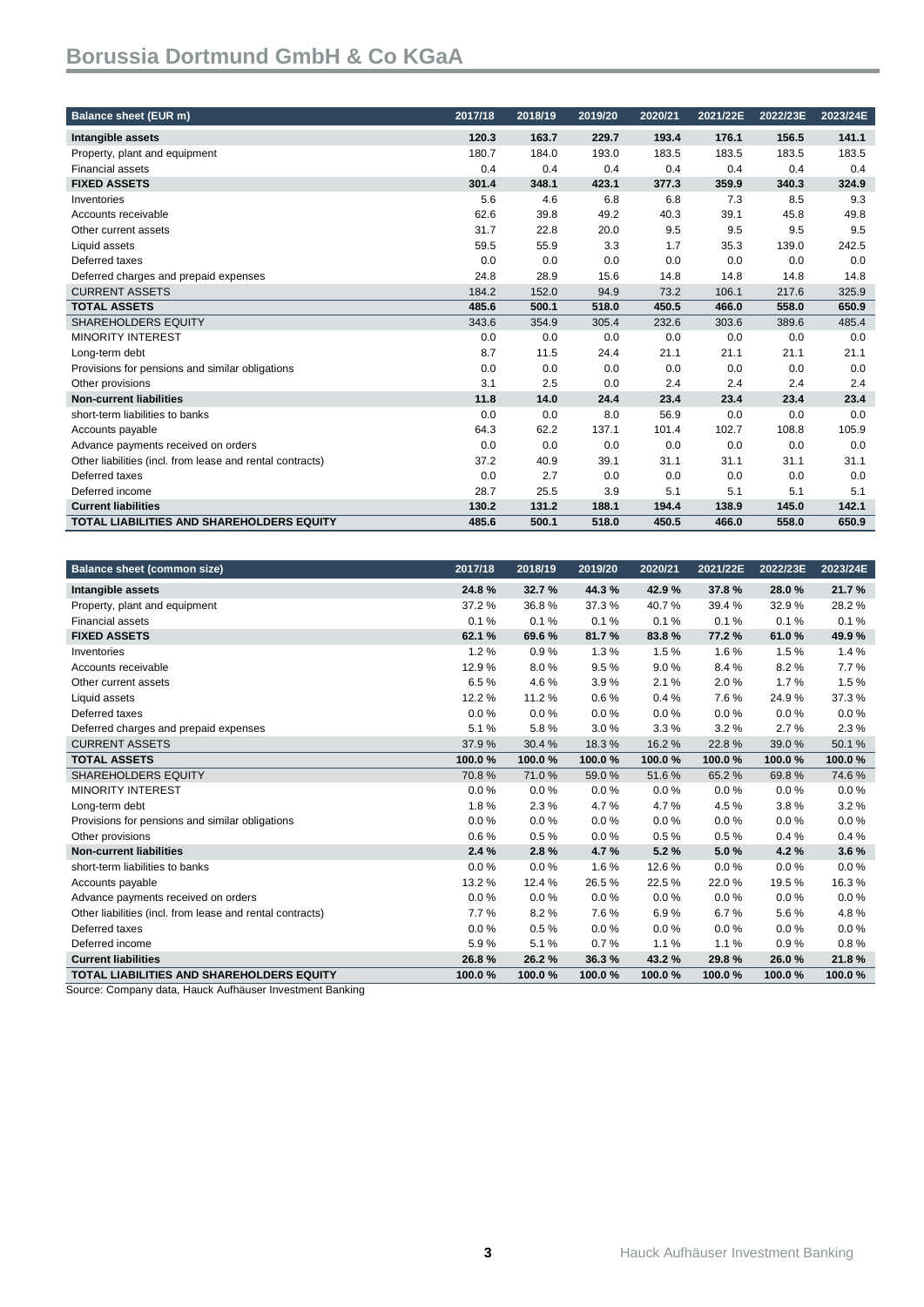| Cash flow statement (EUR m)                          | 2017/18  | 2018/19 | 2019/20 | 2020/21 | 2021/22E | 2022/23E | 2023/24E |
|------------------------------------------------------|----------|---------|---------|---------|----------|----------|----------|
| Net profit/loss                                      | 31.7     | $-65.5$ | $-44.0$ | $-72.8$ | $-6.7$   | 7.5      | 15.1     |
| Depreciation of fixed assets (incl. leases)          | 18.9     | 12.8    | 13.9    | 14.6    | 13.1     | 14.8     | 15.5     |
| Amortisation of goodwill                             | 0.0      | 0.0     | 0.0     | 0.0     | 0.0      | 0.0      | 0.0      |
| Amortisation of intangible assets                    | 79.4     | 79.7    | 92.2    | 96.5    | 86.9     | 98.0     | 102.7    |
| Others                                               | 49.7     | $-4.0$  | $-44.5$ | 4.6     | 0.0      | 0.0      | 0.0      |
| Cash flow from operations before changes in w/c      | 179.8    | 23.0    | 17.6    | 42.8    | 93.3     | 120.3    | 133.3    |
| Increase/decrease in inventory                       | 3.4      | 1.0     | $-2.2$  | $-0.1$  | $-0.5$   | $-1.2$   | $-0.7$   |
| Increase/decrease in accounts receivable             | $-3.6$   | 22.8    | $-9.4$  | 8.9     | 1.2      | $-6.7$   | $-4.0$   |
| Increase/decrease in accounts payable                | 0.3      | $-2.2$  | 74.9    | $-35.7$ | 1.4      | 6.0      | $-2.9$   |
| Increase/decrease in other working capital positions | $-9.5$   | $-16.0$ | $-81.3$ | 0.0     | 0.0      | 0.0      | 0.0      |
| Increase/decrease in working capital                 | $-9.4$   | 5.7     | $-18.0$ | $-26.9$ | 2.1      | $-1.9$   | $-7.7$   |
| Cash flow from operating activities                  | 170.4    | 28.7    | $-0.4$  | 15.9    | 95.4     | 118.5    | 125.7    |
| <b>CAPEX</b>                                         | 143.0    | 139.4   | 158.9   | 91.7    | 82.7     | 93.2     | 102.8    |
| Payments for acquisitions                            | 0.0      | 0.0     | 0.0     | 0.0     | 0.0      | 0.0      | 0.0      |
| <b>Financial investments</b>                         | 0.0      | 0.0     | 0.0     | 0.0     | 0.0      | 0.0      | 0.0      |
| Income from asset disposals                          | 0.3      | 115.9   | 108.2   | 29.7    | 69.5     | 78.4     | 87.3     |
| Cash flow from investing activities                  | $-142.7$ | $-23.5$ | $-50.8$ | $-62.0$ | $-13.1$  | $-14.8$  | $-15.5$  |
| Cash flow before financing                           | 27.6     | 5.2     | $-51.1$ | $-46.1$ | 82.3     | 103.7    | 110.2    |
| Increase/decrease in debt position                   | $-10.3$  | $-3.3$  | 4.1     | 52.5    | $-56.9$  | 0.0      | 0.0      |
| Purchase of own shares                               | 0.0      | 0.0     | 0.0     | 0.0     | 0.0      | 0.0      | 0.0      |
| Capital measures                                     | 0.0      | 0.0     | 0.0     | 0.0     | 0.0      | 0.0      | 0.0      |
| Dividends paid                                       | 5.5      | 5.5     | 5.5     | 0.0     | 0.0      | 0.0      | 6.6      |
| Others                                               | $-1.7$   | 0.0     | 0.0     | 0.0     | 8.2      | n/a      | 0.0      |
| Effects of exchange rate changes on cash             | 0.0      | 0.0     | 0.0     | 0.0     | 0.0      | 0.0      | 0.0      |
| Cash flow from financing activities                  | $-17.5$  | $-8.8$  | $-1.4$  | 52.5    | $-48.7$  | 0.0      | $-6.6$   |
| Increase/decrease in liquid assets                   | 10.2     | $-3.6$  | $-52.5$ | 6.4     | 33.6     | 103.7    | 103.5    |
| Liquid assets at end of period                       | 59.5     | 55.9    | 3.3     | 1.7     | 35.3     | 139.0    | 242.5    |

Source: Company data, Hauck Aufhäuser Investment Banking

| 2017/18 | 2018/19 | 2019/20 | 2020/21 | 2021/22E | 2022/23E | 2023/24E |
|---------|---------|---------|---------|----------|----------|----------|
| 0.0     | 0.0     | 0.0     | 0.0     | 0.0      | 0.0      | 0.0      |
| n/a     | n/a     | n/a     | n/a     | n/a      | n/a      | n/a      |
| 0.0     | 0.0     | 0.0     | 0.0     | 0.0      | 0.0      | 0.0      |
| n/a     | n/a     | n/a     | n/a     | n/a      | n/a      | n/a      |
| 0.0     | 0.0     | 0.0     | 0.0     | 0.0      | 0.0      | 0.0      |
| n/a     | n/a     | n/a     | n/a     | n/a      | n/a      | n/a      |
| 0.0     | 0.0     | 0.0     | 0.0     | 0.0      | 0.0      | 0.0      |
| n/a     | n/a     | n/a     | n/a     | n/a      | n/a      | n/a      |
| 0.0     | 0.0     | 0.0     | 0.0     | 0.0      | 0.0      | 0.0      |
| n/a     | n/a     | n/a     | n/a     | n/a      | n/a      | n/a      |
| 0.0     | 0.0     | 0.0     | 0.0     | 0.0      | 0.0      | 0.0      |
| n/a     | n/a     | n/a     | n/a     | n/a      | n/a      | n/a      |
|         |         |         |         |          |          |          |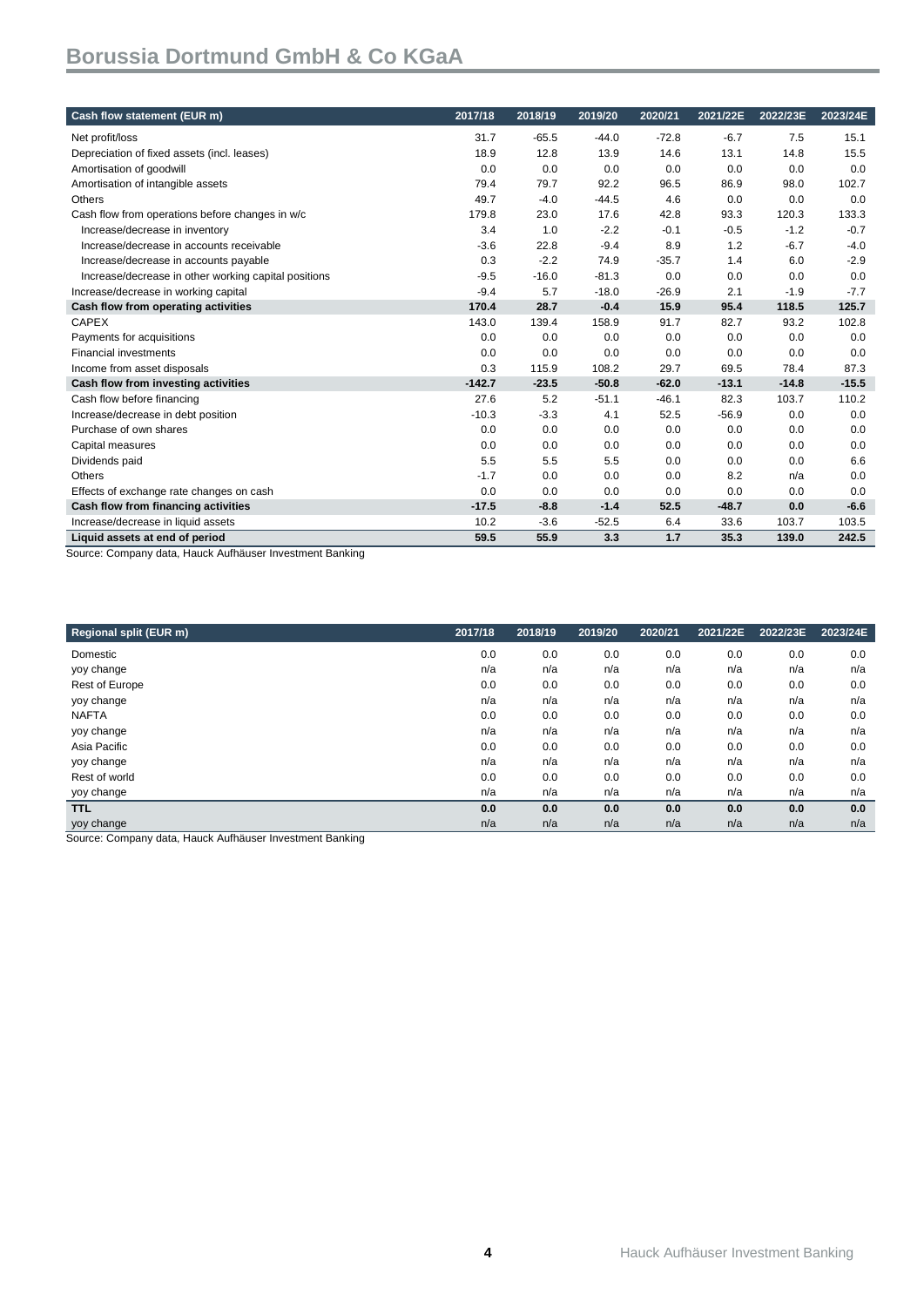| Key ratios (EUR m)                   | 2017/18    | 2018/19   | 2019/20    | 2020/21    | 2021/22E   | 2022/23E   | 2023/24E   |
|--------------------------------------|------------|-----------|------------|------------|------------|------------|------------|
| P&L growth analysis                  |            |           |            |            |            |            |            |
| Sales growth                         | 32.1%      | $-30.9%$  | 0.0%       | $-9.7%$    | 6.9%       | 17.0%      | 8.8%       |
| EBITDA growth                        | 85.4%      | $-75.9%$  | 90.3%      | 17.7%      | 52.5%      | 214.3%     | 42.0%      |
| <b>EBIT growth</b>                   | 265.7%     | $-252.4%$ | $-27.4%$   | 21.4%      | $-90.8%$   | $-113.3%$  | -560.6%    |
| EPS growth                           | 286.2%     | -306.6%   | $-32.9%$   | $-7.3%$    | $-87.3%$   | $-110.3%$  | $-326.3%$  |
| <b>Efficiency</b>                    |            |           |            |            |            |            |            |
| Total operating costs / sales        | 74.4%      | 91.1%     | 83.0%      | 88.3%      | 73.1%      | 70.7%      | 70.0%      |
| Sales per employee                   | 687.2      | 452.4     | 426.7      | 385.2      | 393.1      | 456.2      | 487.5      |
| EBITDA per employee                  | 176.0      | 40.4      | 72.6       | 44.9       | 105.8      | 133.7      | 146.3      |
| <b>Balance sheet analysis</b>        |            |           |            |            |            |            |            |
| Avg. working capital / sales         | 0.7%       | neg.      | neg.       | neg.       | neg.       | neg.       | neg.       |
| Inventory turnover (sales/inventory) | 95.9       | 81.0      | 54.8       | 49.1       | 49.1       | 49.1       | 49.1       |
| Trade debtors in days of sales       | 42.6       | 39.2      | 48.5       | 44.0       | 40.0       | 40.0       | 40.0       |
| A/P turnover [(A/P*365)/sales]       | 43.8       | 61.3      | 135.1      | 110.7      | 105.0      | 95.0       | 85.0       |
| Cash conversion cycle (days)         | $-1,024.2$ | $-948.7$  | $-2,075.5$ | $-1,717.6$ | $-1,541.3$ | $-1,419.4$ | $-1,252.8$ |
| <b>Cash flow analysis</b>            |            |           |            |            |            |            |            |
| Free cash flow                       | 27.3       | $-110.7$  | $-51.1$    | $-46.1$    | 82.3       | 103.7      | 110.2      |
| Free cash flow/sales                 | 5.1%       | $-29.9%$  | $-13.8%$   | $-13.8%$   | 23.0%      | 24.8%      | 24.2%      |
| FCF / net profit                     | 86.2%      | neg.      | neg.       | neg.       | neg.       | 1378.0%    | 727.5%     |
| Capex / depn                         | 145.5%     | 150.7%    | 149.8%     | 82.6%      | 82.6%      | 82.6%      | 87.0%      |
| Capex / maintenance capex            | 7.6%       | 10.7%     | 5.8%       | 3.1%       | 13.1%      | 13.1%      | 13.1%      |
| Capex / sales                        | n/a        | n/a       | n/a        | n/a        | n/a        | n/a        | n/a        |
| <b>Security</b>                      |            |           |            |            |            |            |            |
| Net debt                             | $-50.8$    | $-44.4$   | 29.1       | 76.2       | $-14.3$    | $-117.9$   | $-221.5$   |
| Net Debt/EBITDA                      | 0.0        | 0.0       | 0.5        | 2.0        | 0.0        | 0.0        | 0.0        |
| Net debt / equity                    | neg.       | neg.      | 0.1        | 0.3        | neg.       | neg.       | neg.       |
| Interest cover                       | 8.0        | 0.0       | 0.0        | 0.0        | 0.0        | 4.6        | 8.0        |
| Dividend payout ratio                | 17.4 %     | 100.0%    | 100.0%     | 0.0%       | 0.0%       | 88.1%      | 43.7%      |
| <b>Asset utilisation</b>             |            |           |            |            |            |            |            |
| Capital employed turnover            | 1.5        | 1.0       | 1.1        | 1.1        | 1.1        | 1.0        | 0.9        |
| Operating assets turnover            | 2.9        | 2.2       | 3.3        | 2.6        | 2.8        | 3.2        | 3.3        |
| Plant turnover                       | 3.0        | 2.0       | 1.9        | 1.8        | 1.9        | 2.3        | 2.5        |
| Inventory turnover (sales/inventory) | 95.9       | 81.0      | 54.8       | 49.1       | 49.1       | 49.1       | 49.1       |
| <b>Returns</b>                       |            |           |            |            |            |            |            |
| <b>ROCE</b>                          | 11.3%      | $-16.4%$  | $-12.2%$   | $-22.2%$   | $-1.2%$    | 2.6%       | 3.9%       |
| <b>ROE</b>                           | 9.2%       | $-18.5%$  | $-14.4%$   | $-31.3%$   | $-2.2%$    | 1.9%       | 3.1%       |
| Other                                |            |           |            |            |            |            |            |
| Interest paid / avg. debt            | 35.3%      | 21.1%     | 17.0%      | 3.0%       | 8.5%       | 9.9%       | 10.8%      |
| No. employees (average)              | 780        | 819       | 868        | 868        | 909        | 916        | 933        |
| Number of shares                     | 92.0       | 92.0      | 92.0       | 110.4      | 110.4      | 110.4      | 110.4      |
| <b>DPS</b>                           | 0.1        | 0.1       | 0.1        | 0.0        | 0.0        | 0.1        | 0.1        |
| <b>EPS</b> reported                  | 0.34       | $-0.71$   | $-0.48$    | $-0.66$    | $-0.06$    | 0.07       | 0.14       |
| <b>Valuation ratios</b>              |            |           |            |            |            |            |            |
| P/BV                                 | 0.9        | 0.9       | 1.1        | 1.7        | 1.3        | 1.0        | 0.8        |
| EV/sales                             | 0.5        | 0.7       | 0.9        | 1.4        | 1.0        | 0.6        | 0.4        |
| EV/EBITDA                            | 2.0        | 8.4       | 5.6        | 11.9       | 3.9        | 2.2        | 1.2        |
| EV/EBITA                             | 2.3        | 13.7      | 7.2        | 19.0       | 4.5        | 2.5        | 1.4        |
| EV/EBIT                              | 7.0        | $-4.7$    | $-8.1$     | $-6.4$     | $-94.3$    | 27.9       | 9.1        |
| EV/FCF                               | 9.9        | $-2.5$    | $-6.9$     | $-10.0$    | 4.5        | 2.6        | 1.5        |
| Adjusted FCF yield                   | 13.6%      | $-23.5%$  | $-11.7%$   | $-15.5%$   | $-0.9%$    | 3.3%       | 10.5%      |
| Dividend yield                       | 1.7%       | 1.7%      | 1.7%       | 0.0%       | 0.0%       | 1.7%       | 1.7%       |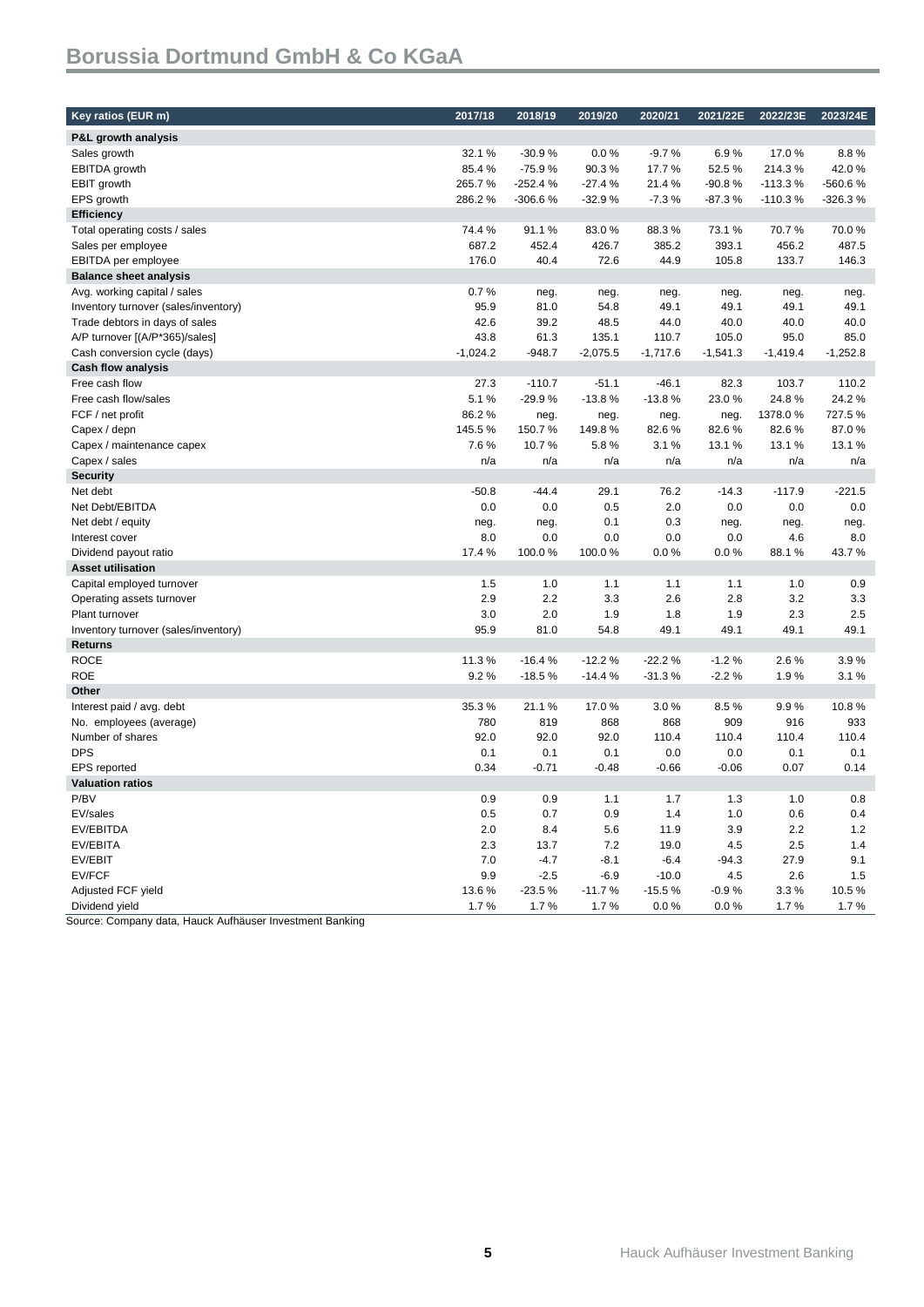**Disclosures regarding research publications of Hauck Aufhäuser Lampe Privatbank AG pursuant to section 85 of the German Securities Trading Act (WpHG) and distributed in the UK under the Temporary Permission Regime for EEA firms, subject to the FCA requirements on research recommendation disclosures**

It is essential that any research recommendation is fairly presented and discloses interests of indicates relevant conflicts of interest. Pursuant to section 85 of the German Securities Trading Act (WpHG) a research report has to point out possible conflicts of interest in connection with the analysed company. Further to this, under the FCA's rules on research recommendations, any conflicts of interest in connection with the recommendation must be disclosed. A conflict of interest is presumed to exist in particular if Hauck Aufhäuser Lampe Privatbank AG

- (1) or any other person belonging to the same group with that person (as part of a consortium) within the past twelve months, acquired the financial instruments of the analysed company,
- (2) or any other person belonging to the same group with that person has entered into an agreement on the production of the research report with the analysed company,
- (3) has, within the past twelve months, been party to an agreement on the provision of investment banking services with the analysed company or have received services or a promise of services under the term of such an agreement,
- (4) holds a) 5% or more of the share capital of the analysed company, or b) the analysed company holds 5% or more of the share capital of Hauck Aufhäuser Lampe Privatbank AG or its affiliate(s),
- (5) holds a net long (a) or a net short (b) position of 0.5% of the outstanding share capital of the analysed company or derivatives thereof,
- (6) or any other person belonging to the same group with that person is a market maker or liquidity provider in the financial instruments of the issuer,
- (7) or the analyst has any other significant financial interests relating to the analysed company such as, for example, exercising mandates in the interest of the analysed company or a significant conflict of interest with respect to the issuer,
- (8) The research report has been made available to the company prior to its publication. Thereafter, only factual changes have been made to the report.

**Conflicts of interest that existed at the time when this research report was published**:

| Company                          | <b>Disclosure</b> |
|----------------------------------|-------------------|
| Borussia Dortmund GmbH & Co KGaA | 2, 8              |

#### **Historical target price and rating changes for Borussia Dortmund GmbH & Co KGaA in the last 12 months**

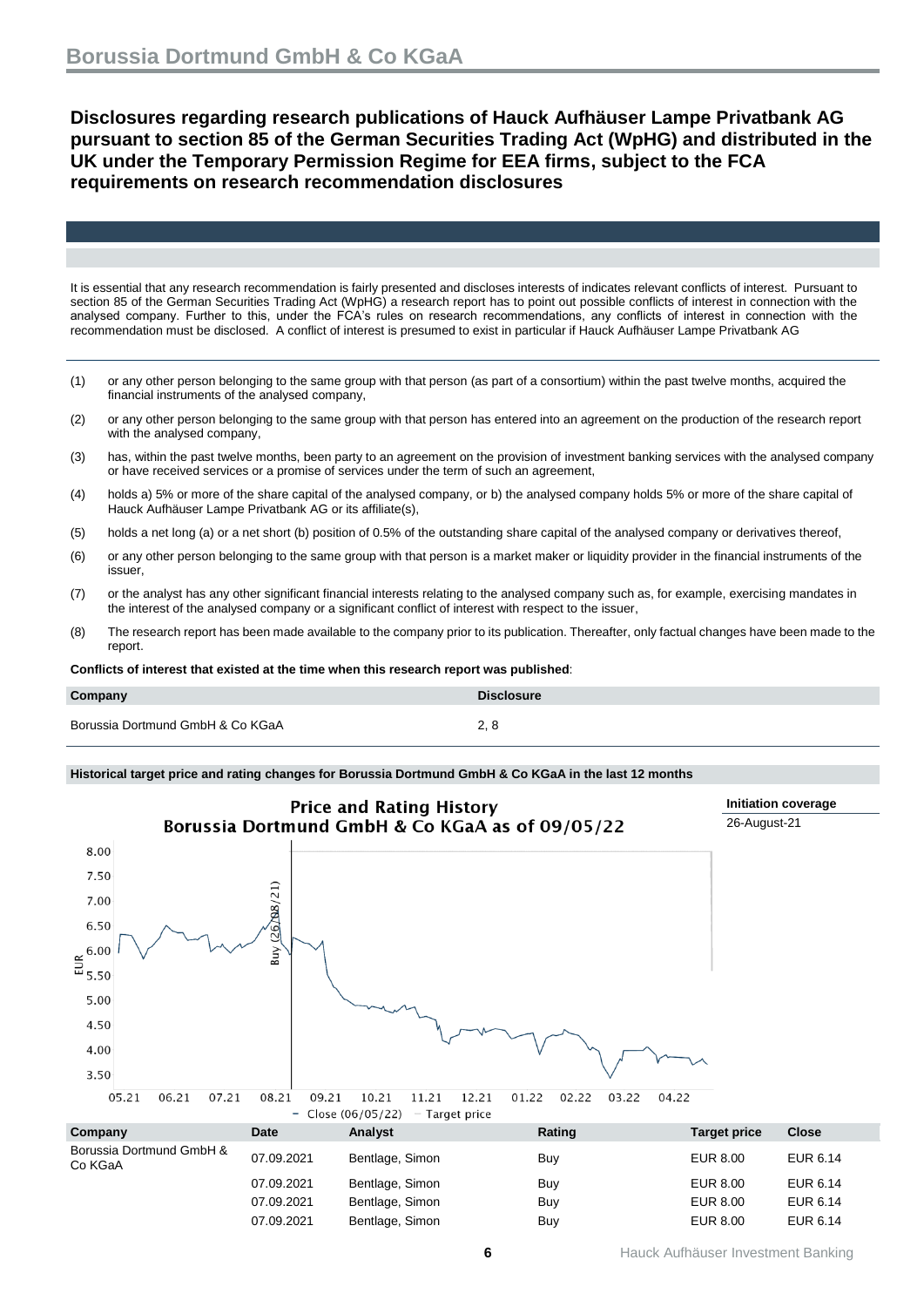| 07.09.2021 | Bentlage, Simon | Buy | EUR 8.00 | EUR 6.14 |
|------------|-----------------|-----|----------|----------|
| 07.09.2021 | Bentlage, Simon | Buy | EUR 8.00 | EUR 6.14 |
| 07.09.2021 | Bentlage, Simon | Buy | EUR 8.00 | EUR 6.14 |
| 07.09.2021 | Bentlage, Simon | Buy | EUR 8.00 | EUR 6.14 |
| 07.09.2021 | Bentlage, Simon | Buy | EUR 8.00 | EUR 6.14 |
| 07.09.2021 | Bentlage, Simon | Buy | EUR 8.00 | EUR 6.14 |
| 26.08.2021 | Bentlage, Simon | Buy | EUR 8.00 | EUR 5.95 |
| 26.08.2021 | Bentlage, Simon | Buy | EUR 8.00 | EUR 5.95 |
|            |                 |     |          |          |

#### **Hauck Aufhäuser Investment Banking distribution of ratings and in proportion to investment banking services**

| Buv  | 79.63 % | 96.77 % |
|------|---------|---------|
| Sell | 3.70%   | 0.00%   |
| Hold | 16.67%  | 3.23%   |

Date of publication creation: 10/05/2022 07:55 AM

Date of publication dissemination: 10/05/2022 07:59 AM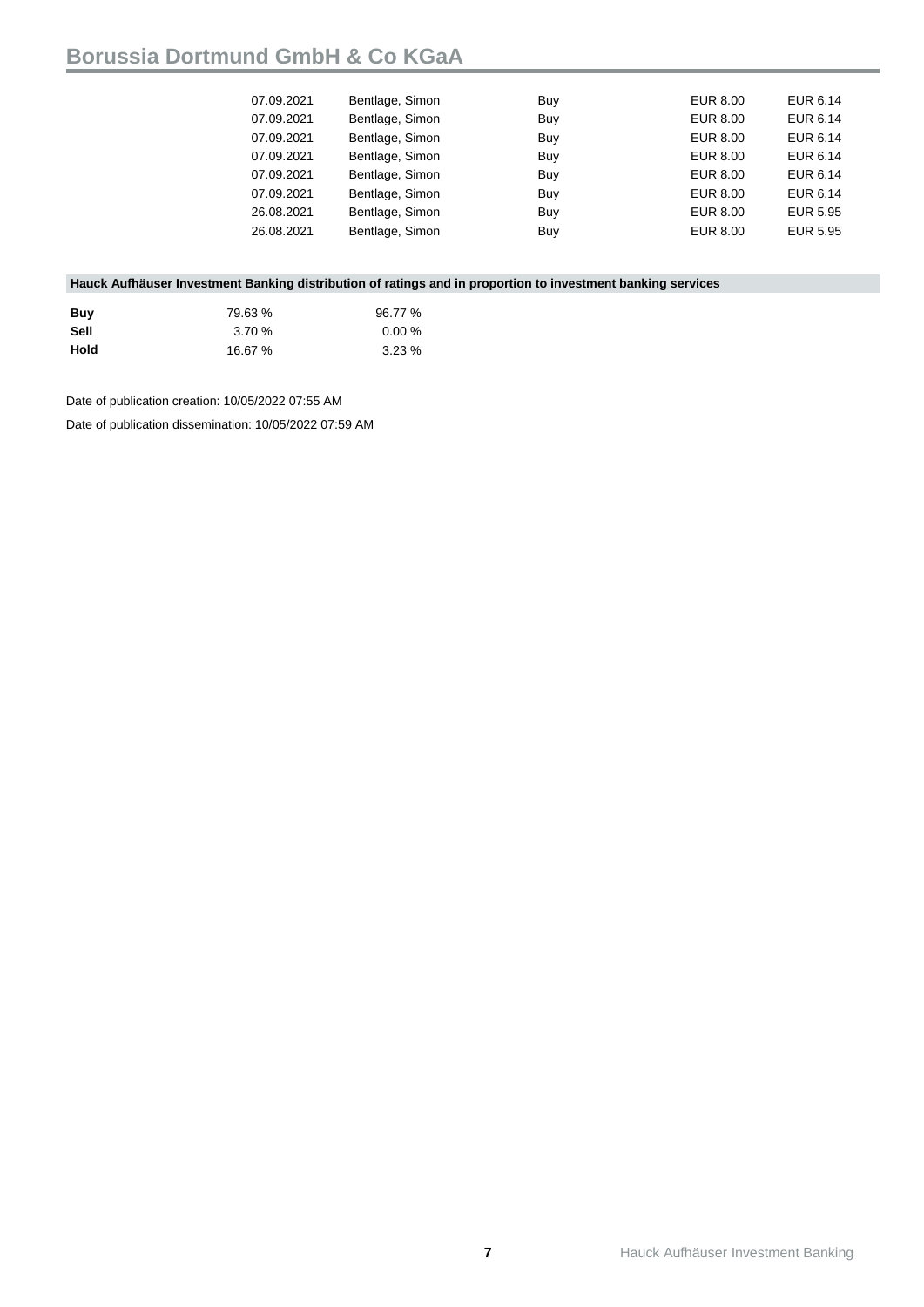#### **1. General Information/Liabilities**

This research report has been produced for the information purposes of institutional investors only, and is not in any way a personal recommendation, offer or solicitation to buy or sell the financial instruments mentioned herein. The document is confidential and is made available by Hauck Aufhäuser Lampe Privatbank AG, exclusively to selected recipients [in DE, GB, FR, CH, US, UK, Scandinavia, and Benelux or, in individual cases, also in other countries]. A distribution to private investors in the sense of the German Securities Trading Act (WpHG) is excluded. It is not allowed to pass the research report on to persons other than the intended recipient without the permission of Hauck Aufhäuser Lampe Privatbank AG. Reproduction of this document, in whole or in part, is not permitted without prior permission Hauck Aufhäuser Lampe Privatbank AG. All rights reserved.

Under no circumstances shall Hauck Aufhäuser Lampe Privatbank AG, any of its employees involved in the preparation, have any liability for possible errors or incompleteness of the information included in this research report – neither in relation to indirect or direct nor consequential damages. Liability for damages arising either directly or as a consequence of the use of information, opinions and estimates is also excluded. Past performance of a financial instrument is not necessarily indicative of future performance.

#### **2. Responsibilities**

This research report was prepared by the research analyst named on the front page (the "Producer"). The Producer is solely responsible for the views and estimates expressed in this report. The report has been prepared independently. The content of the research report was not influenced by the issuer of the analysed financial instrument at any time. It may be possible that parts of the research report were handed out to the issuer for information purposes prior to the publication without any major amendments being made thereafter.

#### **3. Organisational Requirements**

Hauck Aufhäuser Lampe Privatbank AG took internal organisational and regulative precautions to avoid or accordingly disclose possible conflicts of interest in connection with the preparation and distribution of the research report. All members of Hauck Aufhäuser Lampe Privatbank AG involved in the preparation of the research report are subject to internal compliance regulations. No part of the Producer's compensation is directly or indirectly related to the preparation of this financial analysis. In case a research analyst or a closely related person is confronted with a conflict of interest, the research analyst is restricted from covering this company.

#### **4. Information Concerning the Methods of Valuation/Update**

The determination of the fair value per share, i.e. the price target, and the resultant rating is done on the basis of the adjusted free cash flow (adj. FCF) method and on the basis of the discounted cash flow – DCF model. Furthermore, a peer group comparison is made.

The adj. FCF method is based on the assumption that investors purchase assets only at a price (enterprise value) at which the operating cash flow return after taxes on this investment exceeds their opportunity costs in the form of a hurdle rate of 7.5%. The operating cash flow is calculated as EBITDA less maintenance capex and taxes.

Within the framework of the DCF approach, the future free cash flows are calculated initially on the basis of a fictitious capital structure of 100% equity, i.e. interest and repayments on debt capital are not factored in initially. The adjustment towards the actual capital structure is done by discounting the calculated free cash flows with the weighted average cost of capital (WACC), which takes into account both the cost of equity capital and the cost of debt. After discounting, the calculated total enterprise value is reduced by the interest-bearing debt capital in order to arrive at the equity value.

Hauck Aufhäuser Lampe Privatbank AG uses the following three-step rating system for the analysed companies:

Buy: Sustainable upside potential of more than 10% within 12 months Sell: Sustainable downside potential of more than 10% within 12 months.

Hold: Upside/downside potential is limited. No immediate catalyst visible.

NB: The ratings of Hauck Aufhäuser Lampe Privatbank AG are not based on a performance that is expected to be "relative" to the market.

The decision on the choice of the financial instruments analysed in this document was solely made by Hauck Aufhäuser Lampe Privatbank AG. The opinions and estimates in this research report are subject to change without notice. It is within the discretion of Hauck Aufhäuser Lampe Privatbank AG whether and when it publishes an update to this research report, but in general updates are created on a regular basis, after 6 months at the latest. A sensitivity analysis is included and published in company's initial studies.

#### **5. Major Sources of Information**

Part of the information required for this research report was made available by the issuer of the financial instrument. Furthermore, this report is based on publicly available sources (such as, for example, Bloomberg, Reuters, VWD-Trader and the relevant daily press) believed to be reliable. Hauck Aufhäuser Lampe Privatbank AG has checked the information for plausibility but not for accuracy or completeness.

#### **6. Competent Supervisory Authority**

Hauck Aufhäuser Lampe Privatbank AG are under supervision of the BaFin – German Federal Financial Supervisory Authority Bundesanstalt für Finanzdienstleistungsaufsicht), Graurheindorfer Straße 108, 53117 Bonn and Marie-Curie-Straße 24 – 28, 60439 Frankfurt a.M.

This document is distributed in the UK under the Temporary Permission Regime for EEA firms and in compliance with the applicable FCA requirements.

#### **7. Specific Comments for Recipients Outside of Germany**

This research report is subject to the law of the Federal Republic of Germany. The distribution of this information to other states in particular to the USA, Canada, Australia and Japan may be restricted or prohibited by the laws applicable within this state.

#### **8. Miscellaneous**

According to Article 4(1) No. i of the delegated regulation 2016/958 supplementing regulation 596/2014 of the European Parliament, further information regarding investment recommendations of the last 12 months are published under: <https://www.hal-privatbank.com/en/investmentbank/investment-banking>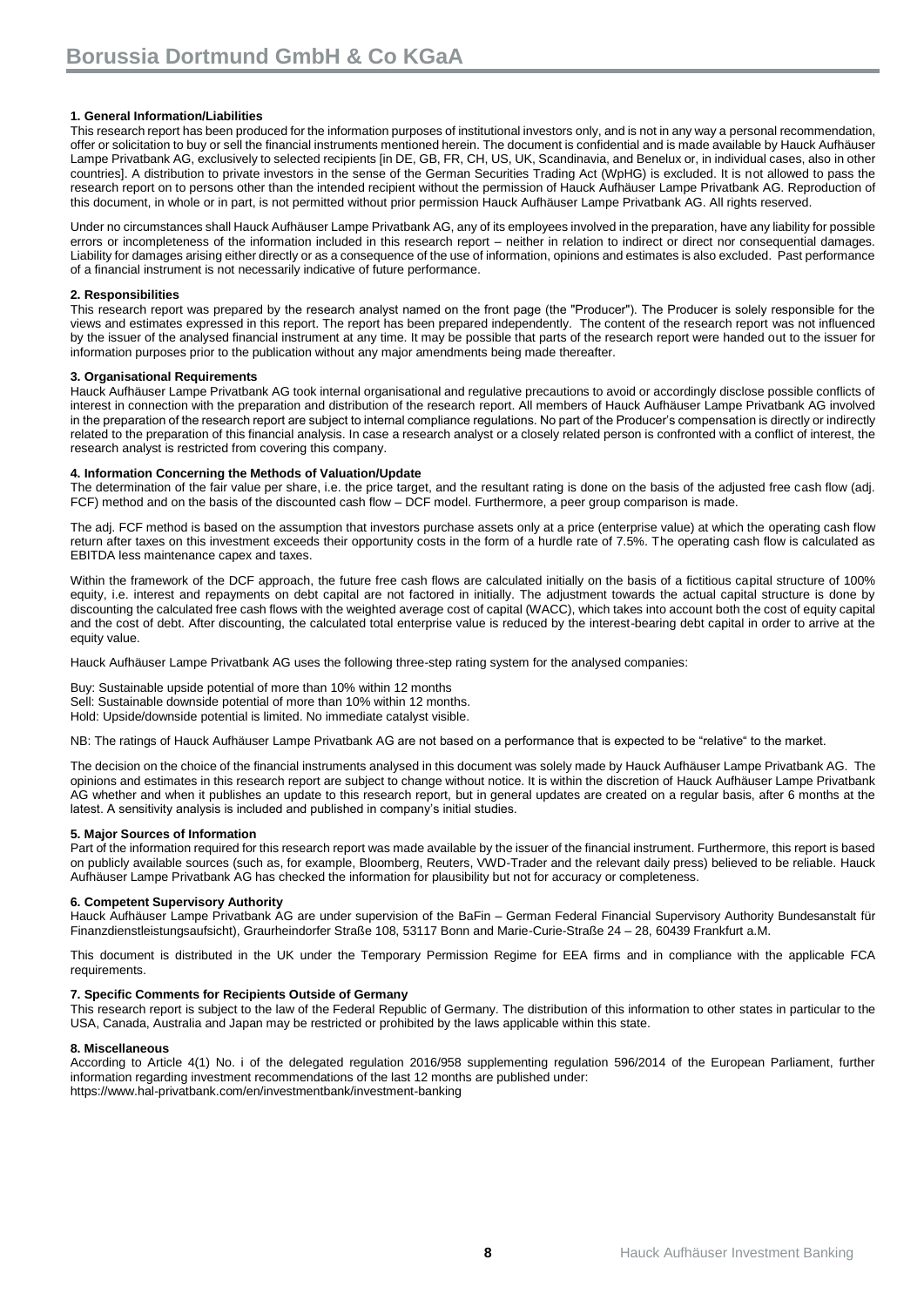### **Disclosures for U.S. persons only**

This research report is a product of HAUCK AUFHÄUSER LAMPE PRIVATBANK AG, which is the employer of the research analyst(s) who has prepared the research report. The research analyst(s) preparing the research report is/are resident outside the United States (U.S.) and are not associated persons of any U.S. regulated broker-dealer and therefore the analyst(s) is/are not subject to supervision by a U.S. broker-dealer, and is/are not required to satisfy the regulatory licensing requirements of FINRA or required to otherwise comply with U.S. rules or regulations regarding, among other things, communications with a subject company, public appearances and trading securities held by a research analyst account.

This report is intended for distribution by HAUCK AUFHÄUSER LAMPE PRIVATBANK AG, only to "Major Institutional Investors" as defined by Rule 15a-6(b)(4) of the U.S. Securities and Exchange Act, 1934 (the Exchange Act) and interpretations thereof by U.S. Securities and Exchange Commission (SEC) in reliance on Rule 15a 6(a)(2). If the recipient of this report is not a Major Institutional Investor as specified above, then it should not act upon this report and return the same to the sender. Further, this report may not be copied, duplicated and/or transmitted onward to any U.S. person, which is not the Major Institutional Investor.

In reliance on the exemption from registration provided by Rule 15a-6 of the Exchange Act and interpretations thereof by the SEC in order to conduct certain business with Major Institutional Investors, HAUCK AUFHÄUSER LAMPE PRIVATBANK AG, has entered into an agreement with a U.S. registered broker-dealer, Marco Polo Securities Inc. ("Marco Polo"). Transactions in securities discussed in this research report should be effected through Marco Polo or another U.S. registered broker dealer.